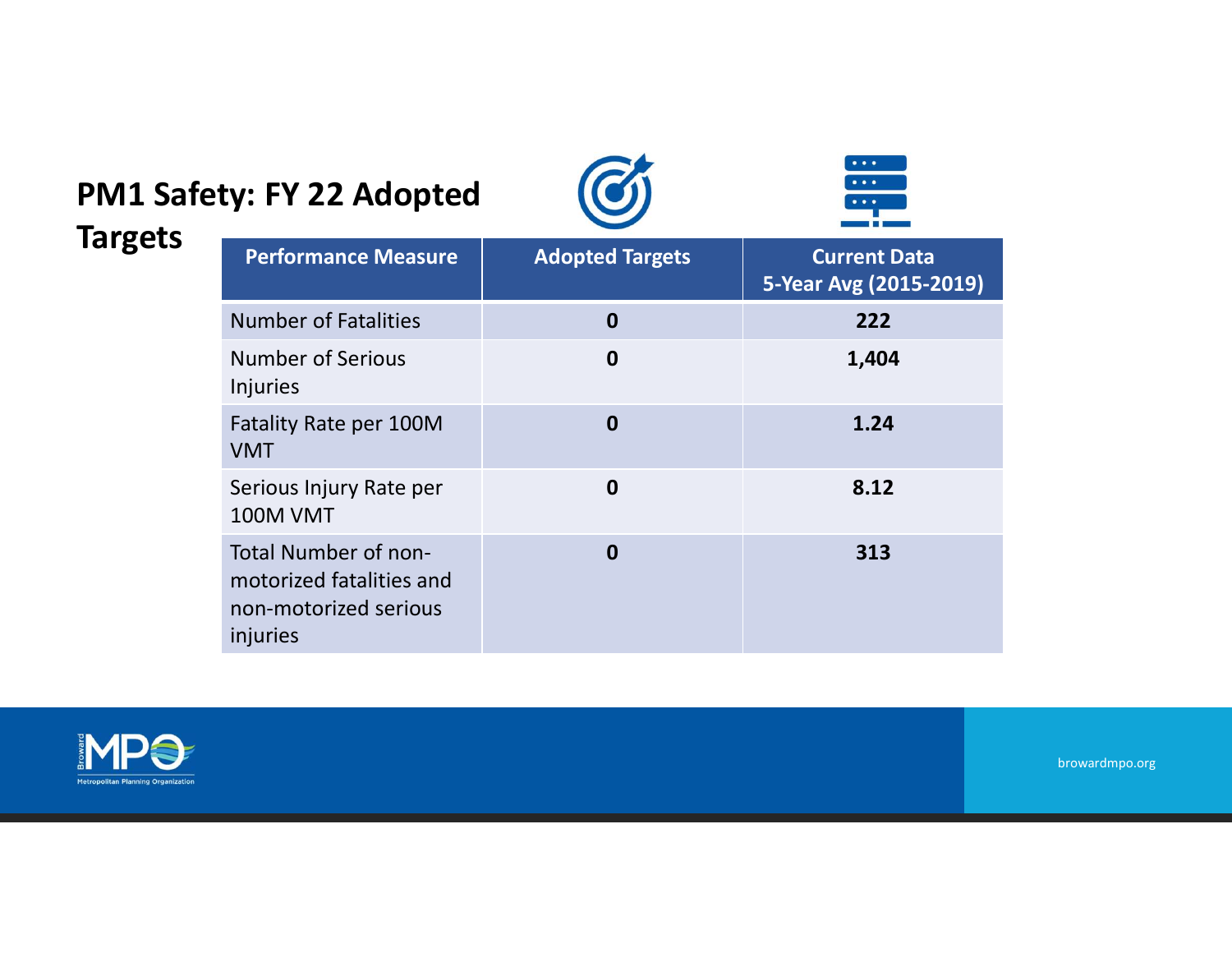





|                                                                                                                                   | <b>TAM: FY 22 Adopted Regional Targets</b>                       |                                       |                                           | $\bullet$ $\bullet$ $\bullet$ .<br>$\bullet \bullet \bullet$<br>$\bullet\bullet\bullet$ |  |
|-----------------------------------------------------------------------------------------------------------------------------------|------------------------------------------------------------------|---------------------------------------|-------------------------------------------|-----------------------------------------------------------------------------------------|--|
| <b>Performance Measure</b>                                                                                                        | <b>Asset Class/Type</b>                                          | <b>Useful Life Benchmark</b><br>(ULB) | <b>Adopted Regional</b><br><b>Targets</b> | <b>Current Data</b>                                                                     |  |
| <b>Rolling Stock-</b>                                                                                                             | Cutaway Bus (CU)                                                 | 10 years                              | 0%                                        | 0%                                                                                      |  |
| Percentage of Revenue Vehicles<br>that have met or exceeded their                                                                 | Paratransit Mini Van (MV)                                        | 8 years                               | 0%                                        | 0%                                                                                      |  |
| Useful Life Benchmark (ULB)                                                                                                       | 40 Foot Bus (BU)                                                 | 14 years                              | 0%                                        | 0%                                                                                      |  |
|                                                                                                                                   | 60 Foot Articulated Bus (AB)                                     | 14 years                              | 0%                                        | 0%                                                                                      |  |
|                                                                                                                                   | 45 Foot Bus (BR)                                                 | 14 years                              | 0%                                        | 0%                                                                                      |  |
|                                                                                                                                   | Commuter Rail Locomotive (RL)                                    | 39 years                              | 25%                                       | 27%                                                                                     |  |
|                                                                                                                                   | Commuter Rail Passenger Coach<br>(RP)                            | 39 years                              | 25%                                       | 27%                                                                                     |  |
|                                                                                                                                   | Commuter Rail self-propelled<br>passenger car (RS)               | 39 years                              | 25%                                       | 27%                                                                                     |  |
| Equipment-Percentage of non-<br>revenue, support-service and                                                                      | All non-revenue vehicles                                         | 8 years                               | 24%                                       | 24%                                                                                     |  |
| maintenance vehicles that have<br>met or exceeded their (ULB)                                                                     | Other rubber tire vehicles                                       | 14 years                              | 24%                                       | 38%                                                                                     |  |
| Facilities-Percentage of<br>facilities rated below Condition 3<br>on the FTA Transit Economic<br><b>Requirements Model (TERM)</b> | Passenger, maintenance, parking<br>and administrative facilities | <b>Condition Rating</b><br>3.0        | 5%                                        | 3%                                                                                      |  |
| Infrastructure- Percentage of<br>track segments with performance                                                                  | Rail fixed guideway, track and<br>signals                        | <b>Performance Restrictions</b>       | 4%                                        | 0%                                                                                      |  |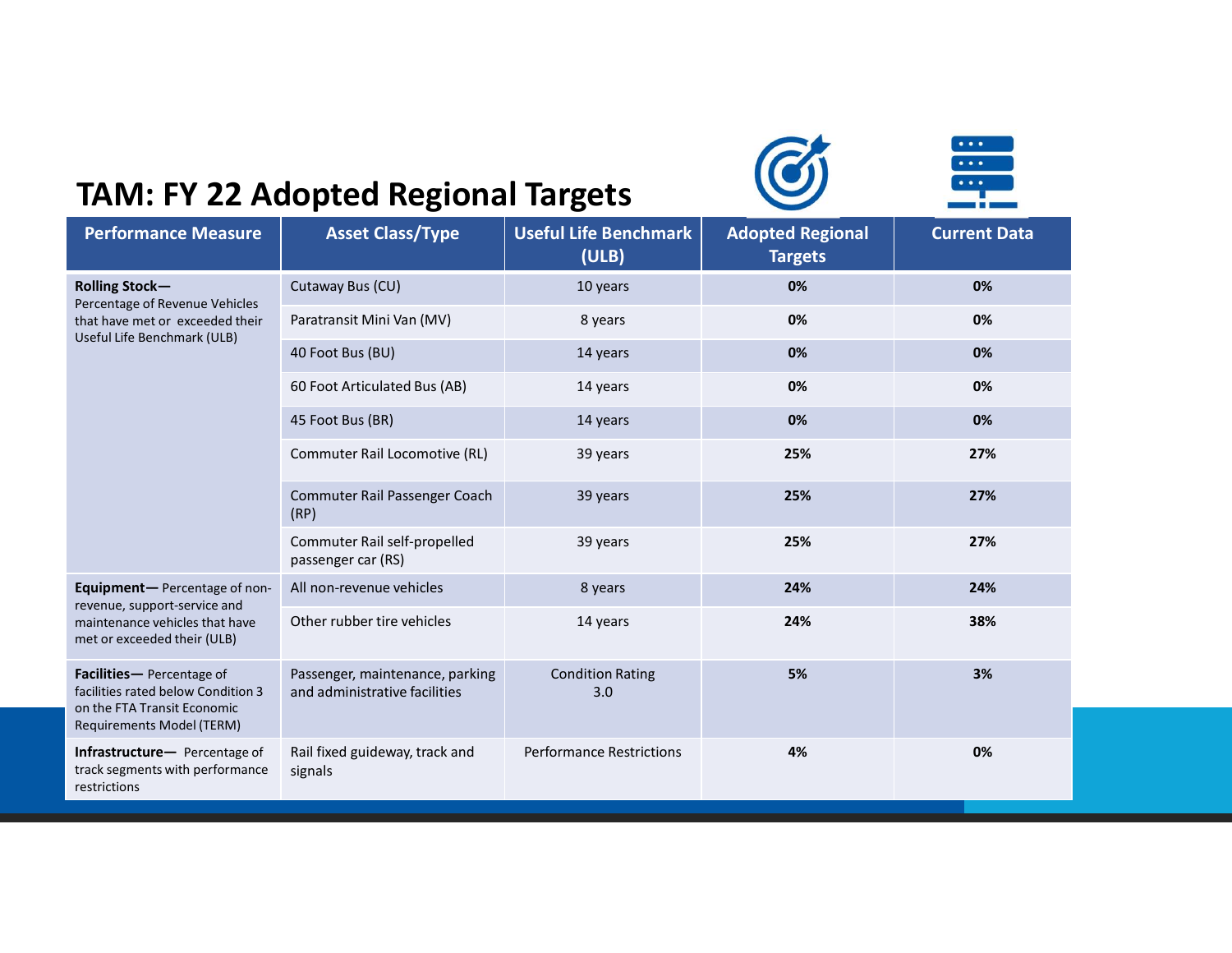## Transit Safety: FY 22 Adopted Targets

|                                              |                        |                         | $\bullet$ $\bullet$ $\bullet$ .<br>$\bullet$ $\bullet$ $\bullet$ |                |
|----------------------------------------------|------------------------|-------------------------|------------------------------------------------------------------|----------------|
|                                              |                        |                         | $\bullet\bullet\bullet$                                          |                |
| <b>Transit Safety: FY 22 Adopted Targets</b> |                        |                         |                                                                  |                |
| <b>Performance Measure</b>                   | <b>Mode</b>            | <b>Adopted Targets</b>  | <b>Current Data</b>                                              |                |
| <b>Fatalities</b>                            | <b>Fixed Route Bus</b> | $\mathbf{0}$            | $2^{\circ}$                                                      |                |
|                                              | <b>Community Bus</b>   | $\mathbf 0$             | $\mathbf 0$                                                      |                |
|                                              | Paratransit            | $\mathbf 0$             | $\mathbf 0$                                                      |                |
| <b>Fatality rate</b>                         | <b>Fixed Route Bus</b> | 0.0                     | 0.02                                                             |                |
|                                              | <b>Community Bus</b>   | 0.0                     | 0.0                                                              |                |
|                                              | Paratransit            | 0.0                     | 0.0                                                              |                |
| <b>Major Injuries</b>                        | <b>Fixed Route Bus</b> | 111                     | 90.0                                                             |                |
|                                              | <b>Community Bus</b>   | $\mathbf{3}$            | $\mathbf 0$                                                      |                |
|                                              | Paratransit            | $\overline{\mathbf{4}}$ | $\mathbf{3}$                                                     |                |
| <b>Major Injury Rate</b>                     | <b>Fixed Route Bus</b> | 0.741                   | 0.62                                                             |                |
|                                              | <b>Community Bus</b>   | 0.141                   | $0.0\,$                                                          |                |
|                                              | Paratransit            | 0.040                   | 0.40                                                             |                |
| <b>Safety Events</b>                         | <b>Fixed Route Bus</b> | 66                      | 678                                                              |                |
|                                              | <b>Community Bus</b>   | $\overline{\mathbf{4}}$ | 55                                                               |                |
|                                              | Paratransit            | $6\phantom{.}$          | 279                                                              |                |
| <b>Safety Event Rate</b>                     | Fixed Route Bus        | 0.441                   | 4.95                                                             |                |
|                                              | <b>Community Bus</b>   | 0.181                   | 3.10                                                             |                |
|                                              | Paratransit            | 0.056                   | 3.54                                                             |                |
| <b>System Reliability</b>                    | <b>Fixed Route Bus</b> | 4,200                   | 4,188                                                            | browardmpo.org |
|                                              | <b>Community Bus</b>   | 5,500                   | 5,459                                                            |                |
|                                              |                        |                         |                                                                  |                |